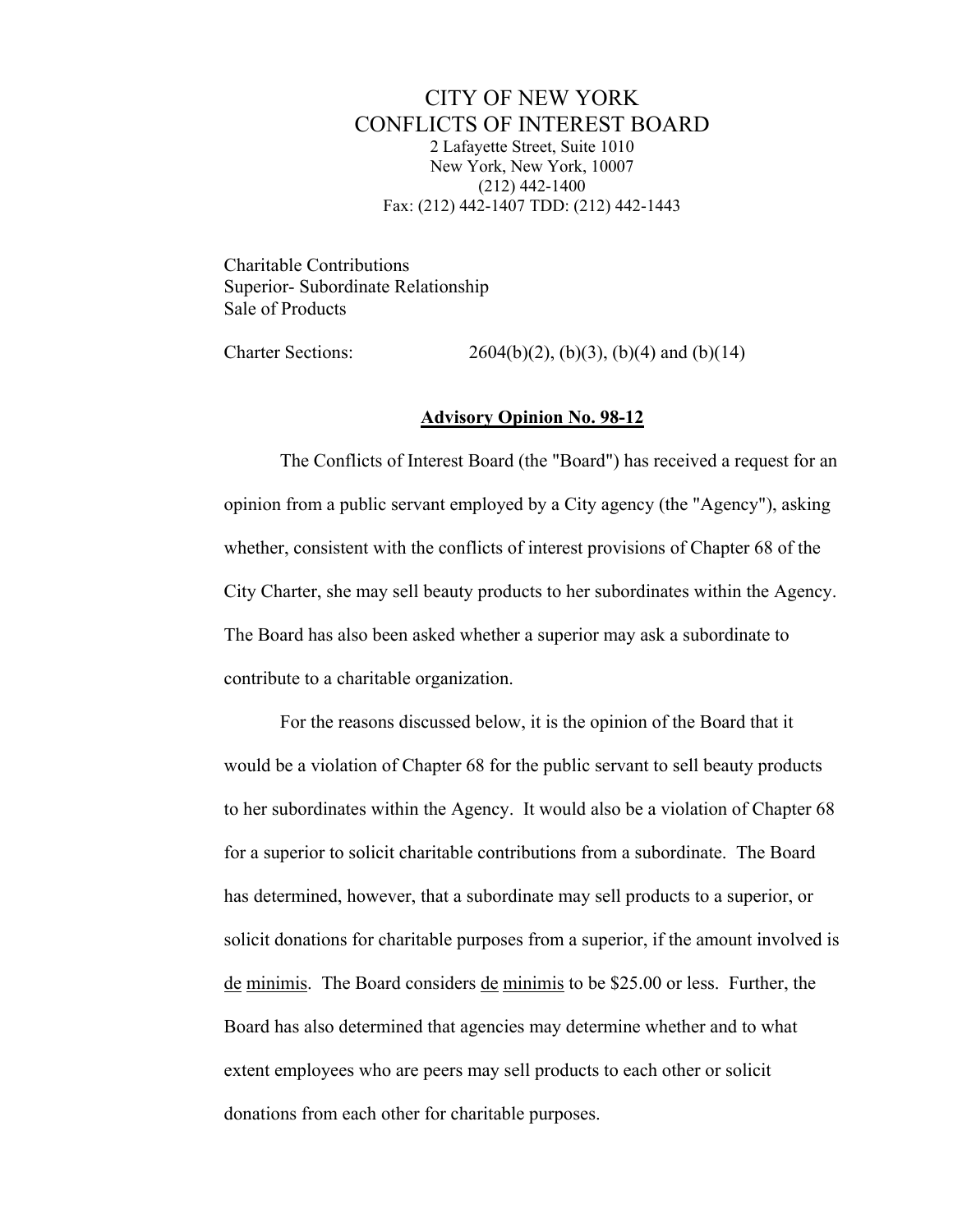## **Background**

From time to time, the Board receives requests from public servants regarding the propriety of selling items within their agency or soliciting donations to charitable causes. As examples, public servants sell sweets for their children's schools, seek sponsors within their agency for walkathons, or sell cosmetic products to earn outside, non-City income. The sale of items can include anything from Girl Scout cookies to raffle tickets for charity. In some cases it is a superior selling to a subordinate and in others it is a subordinate selling to a superior or a peer selling to a peer.

## Discussion

The sale of items, whether for charitable purposes or as part of a side business, is governed by several Charter provisions. These provisions are contained in Charter Sections 2604(b)(2), (b)(3) and (b)(14). The purpose of all of these provisions is to preserve the integrity of public service, to prevent City employees from being exposed to official coercion in their City positions, and to prevent employees from using their City positions for personal gain.

Charter Section 2604(b)(2) provides that no public servant shall engage in any business, transaction, or private employment, or have any financial or other private interest, direct or indirect, which is in conflict with the proper discharge of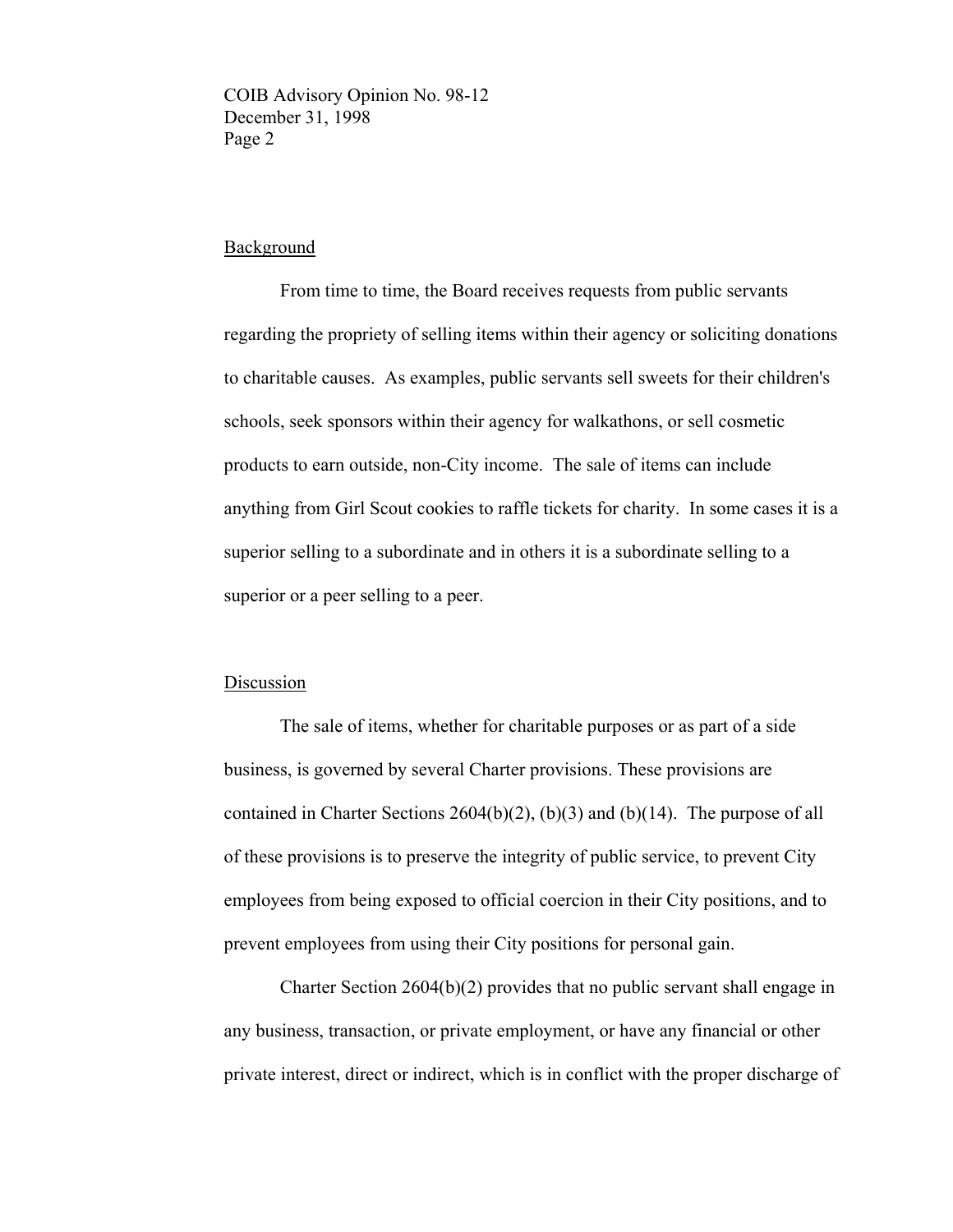his or her official duties. Charter Section 2604(b)(3) provides that no public servant shall use or attempt to use his or her official position to obtain any financial gain, contract, license, privilege or other private or personal advantage, direct or indirect, for the public servant or any person or firm associated with the public servant.

Charter Section 2604(b)(14) states, "No public servant shall enter into any business or financial relationship with another public servant who is a superior or subordinate of such public servant."

The Charter Revision Commission defined the superior-subordinate

relationship as follows:

Subordinates are not limited to individuals directly under and reporting to the public servant, but include all individuals in lower positions in the organizational hierarchy of the agency, whose work the public servant has the power to direct or whose terms and conditions of employment the public servant has the power to affect.

See Volume II, Report of the New York City Charter Revision Commission,

December 1986 - November 1988, p. 178.

## Conclusion

It is the opinion of the Board that superiors may not ask subordinates to purchase items or contribute to charitable causes. Accordingly, the sale of raffle tickets, Girl Scout cookies, cosmetic products or similar items by a superior to a subordinate is entirely proscribed by Charter Section 2604(14) and therefore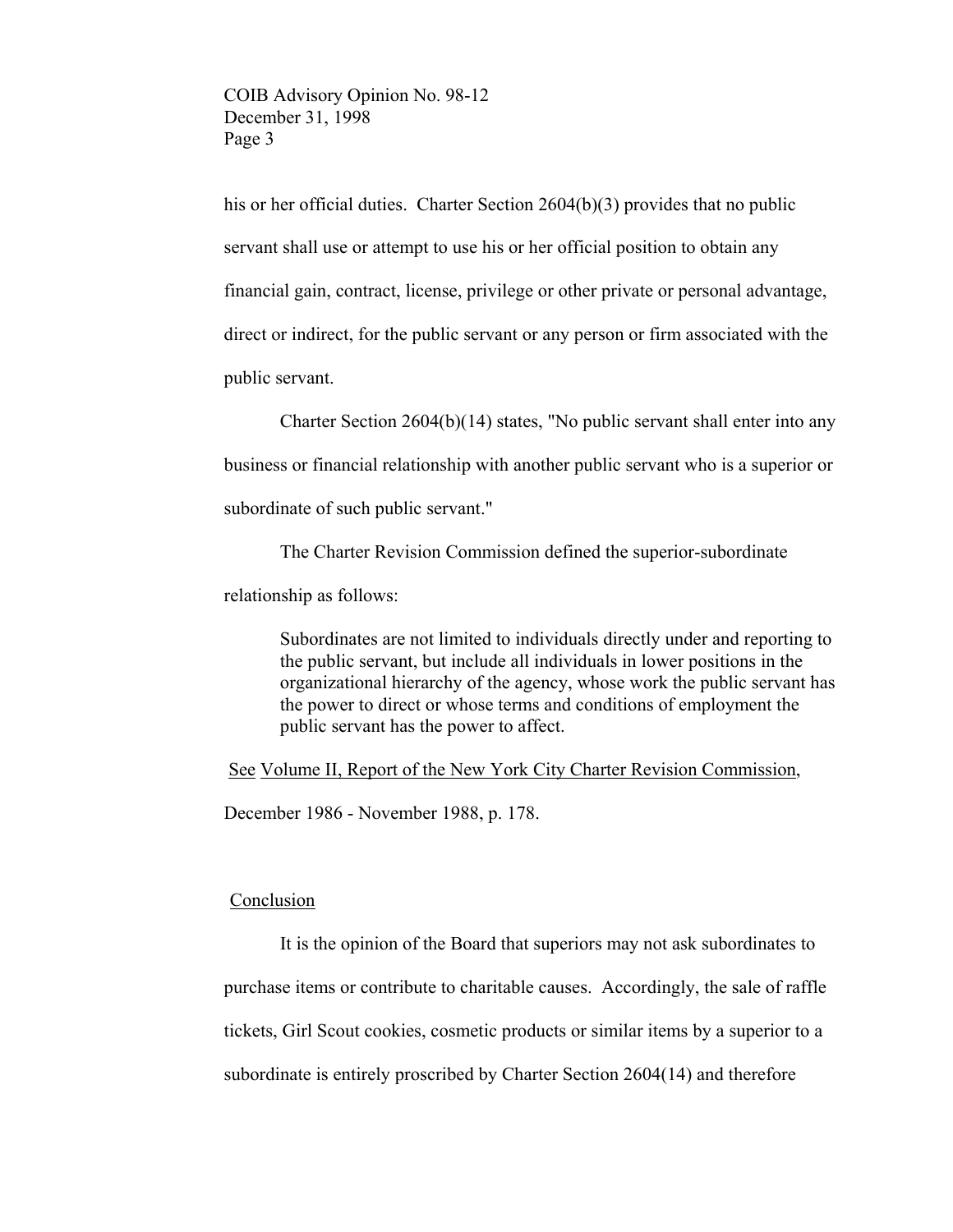would violate Chapter 68. In addition, it is the opinion of the Board that for a superior to request a subordinate to sign up for a bike-a-thon, walk-a-thon, or similar charitable activity or to request a charitable donation would also be in contravention of Charter Section 2604(14) and therefore would violate Chapter 68, unless the charitable activity or fundraiser is sponsored by the City.

The question then remains as to whether a subordinate may sell products to or solicit donations from superiors. In this regard, it is the opinion of the Board that if the amount involved is de minimis, then such an exchange would not violate Chapter 68. The Board considers de minimis to be \$25.00 or less. However, City agencies may determine that a lesser amount is appropriate. Further, it is the opinion of the Board that agencies may determine whether and to what extent employees who are peers may sell products to each other or solicit donations from each other for charitable purposes.

In addition, to the extent the above-mentioned activities are permitted, they must be conducted in accordance with Charter Sections 2604(b)(2) and (b)(3). This means that these activities must be performed at times when the public servants are not required to perform services for the City and that the public servants may not use their official City position or title to obtain any private or personal advantage; and that public servants do not use City equipment, letterhead, personnel or other City resources in connection with this non-City work. See Charter Sections  $2604(b)(2)$  and  $(b)(3)$ , respectively.